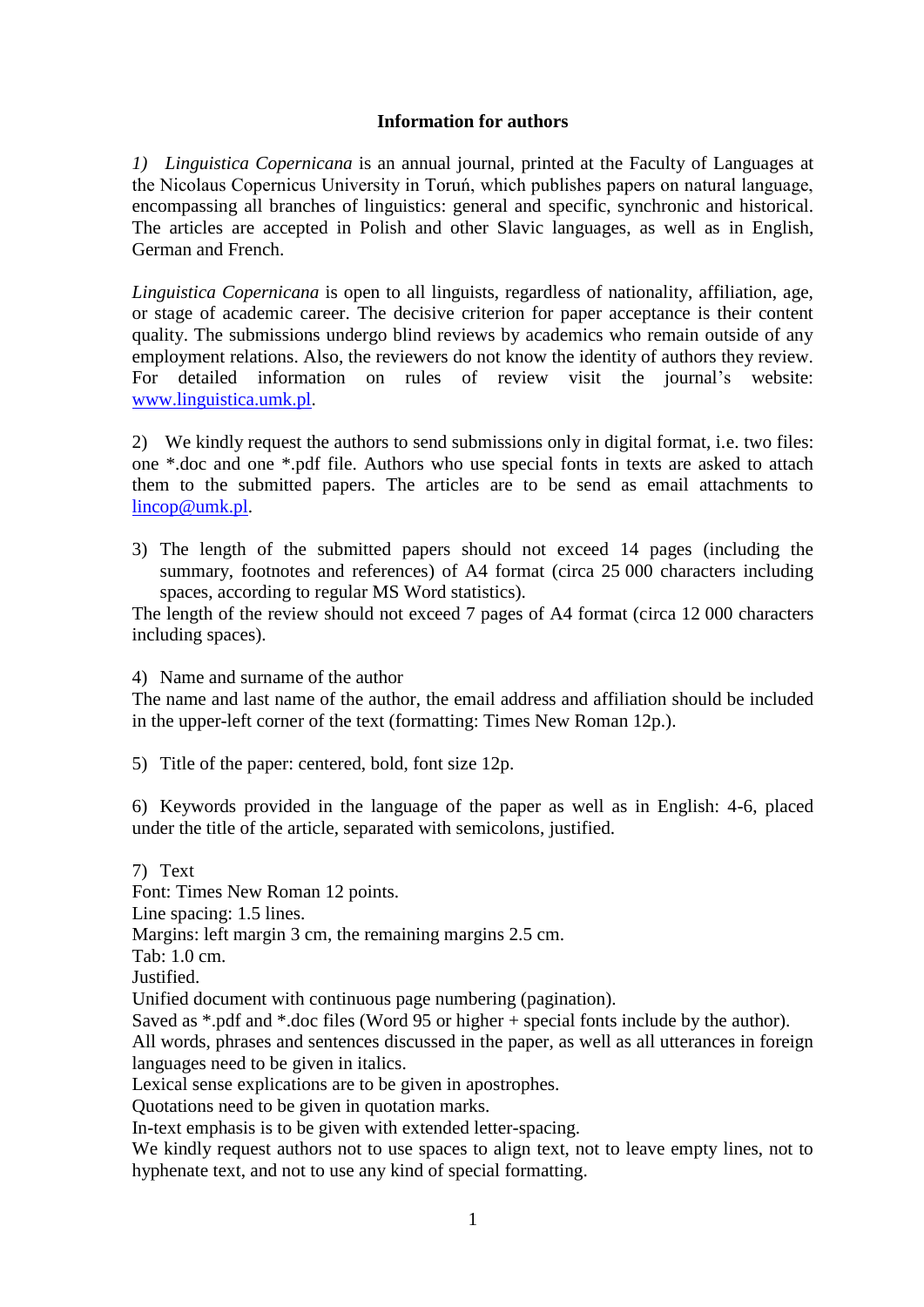## 8) Summaries

We kindly request the authors to supplement each paper with a **title** in English and a **summary** in English, as well as in the language of the article (up to 900 characters; about half a page). The summary should be placed after the references. Reviews do not require a summary.

9) Charts, tables, etc. should be attached as separate files. Their appropriate location is to be clearly indicated in the text.

Within a text, continuous numbering applies to charts, tables, etc.

Descriptions of charts, tables, etc. should take the following form:

**Table 1. Semantic features of resultative constructions** (placed under the table) Source: author's original design (placed under the table)

10) Notes (formatting: Times New Roman 10 points, line spacing 1.5, indication in superscript) are to be provided as footnotes, not endnotes. Footnotes should follow continuous numbering within the entire text. We kindly ask authors to limit footnotes in favor of in-text quotations, following the convention proposed by R. Laskowski (1998: 225-226).

## 11)References

Authors' names are to be provided in small capitals. Names of authors, as well as titles of books and papers in Slavic languages that use Cyrilic script, should be given in their original written form. If a given publication has a DOI (Digital Object Identifier), it should be provided at the end of an entry (whether a given publication has a DOI can be established at [http://www.crossref.org/guestquery/\)](http://www.crossref.org/guestquery/).

Exemplary reference entries:

a) Monographs

BUTTLER D., 2001, *Polski dowcip językowy*, Warszawa: Wydawnictwo Naukowe PWN. BOGUSŁAWSKI A, 2004, *Aspekt i negacja*, Warszawa: Wydawnictwo Takt.

b) Papers in non-periodical volumes

JADACKA H., 2003, Zagadnienie motywacji słowotwórczej w opisie gniazdowym, w: M. Skarżyński (red.), *Słowotwórstwo gniazdowe. Historia. Metoda. Zastosowania*, Kraków: Księgarnia Akademicka, s. 29-40.

c) Papers in periodical volumes

WIERZBICKA A., 1966, Czy istnieją zdania bezpodmiotowe, *Język Polski XLVI*, s. 177-196.

d) Publications having a DOI

MAŃCZAK W., 2012, Wymowa *tutej*, *dzisiej*, *Linguistica Copernicana 2(8)*, s. 87-90, [online:] [http://dx.doi.org/10.12775/LinCop.2012.008.](http://dx.doi.org/10.12775/LinCop.2012.008)